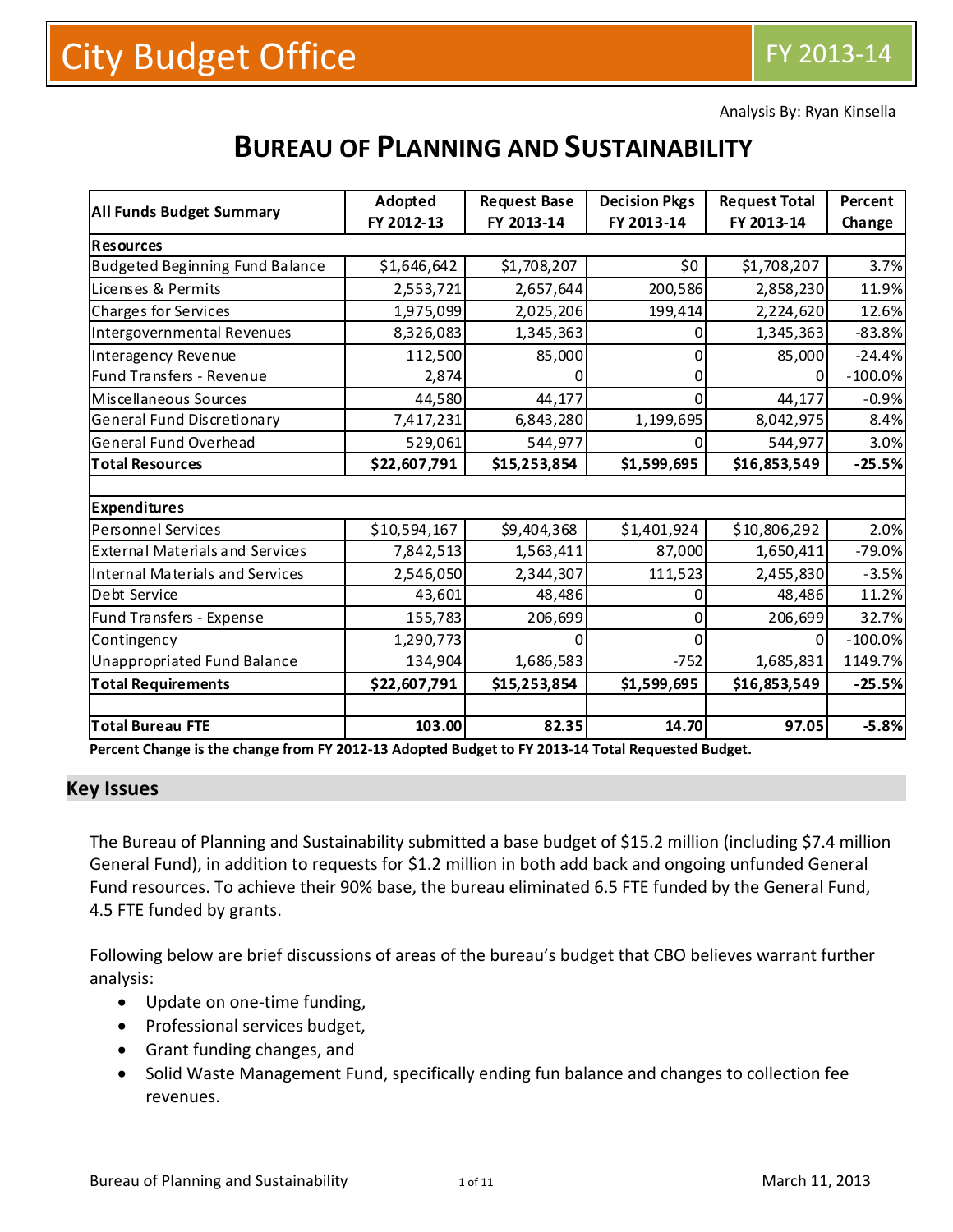### **Update on One‐time Funding**

Previous CBO analyses have noted that the bureau relied upon one‐time discretionary funding for ongoing and multiyear projects. Whereas the bureau has improved upon this structural deficit by using ongoing funding for multiyear projects, some projects continue to be partially funded with one‐time General Fund Discretionary resources.

| TABLE 1: GENERAL FUND RESOURCES AND STAFFING |             |             |             |             |                                        |                         |  |  |  |
|----------------------------------------------|-------------|-------------|-------------|-------------|----------------------------------------|-------------------------|--|--|--|
|                                              | FY 2009-10  | FY 2010-11  | FY 2011-12  | FY 2012-13  | FY 2013-14<br>Requested<br><b>Base</b> | FY 2013-14<br>Requested |  |  |  |
| Ongoing                                      | \$6,975,563 | \$7,157,583 | \$7,367,958 | \$6,977,209 | \$6,843,280                            | \$7,561,949             |  |  |  |
| One-Time                                     | 2,409,548   | 951,463     | 1,232,763   | 828,335     | 0                                      | 481,026                 |  |  |  |
| Overhead                                     | 149,256     | 152,950     | 556,665     | 529,061     | 544,977                                | 544,977                 |  |  |  |
| <b>Total</b>                                 | \$9,371,528 | \$8,261,996 | \$9,157,386 | \$8,334,605 | \$7,388,257                            | \$8,587,952             |  |  |  |
| <b>General Fund FTE</b>                      | 91          | 88          | 78          | 65          | 53                                     | 65                      |  |  |  |
| All Bureau FTE                               | 120         | 113         | 116         | 103         | 82                                     | 97                      |  |  |  |

Below is a table outlining how General Fund resources have change since FY 2009‐10 after the Office of Sustainable Development merged with the Bureau of Planning and Sustainability.

The table outlines several key changes to the bureau's General Fund resources over the past five years.

- Ongoing resources have not significantly changed, remaining at approximately \$7 million per year, even after annual increases to current appropriation levels and decreases due to prior year budget reductions. Thus, in effect, the bureau's budget has been cut by an amount comparable to the annual inflationary increase.
- One-time resources have decreased significantly from the FY 2009-10 appropriation of \$2.4 million to \$823,000 in FY 2012‐13, (including encumbrance carryovers). The bureau's request of \$481,000 for FY 2013‐14 is less than the \$759,018 requested in the bureau's FY 2012‐13 Requested Budget, of which \$376,000 was approved.
- Overhead resources increased due to the inclusion of half of the District Liaison program costs.
- Overall funding from the General Fund has decreased by \$1.0 million from FY 2009‐10 to FY 2012‐13.
- Decreases in General Fund resources are correlated to a decrease in bureau staffing.

Thus, in addition to one‐time requests during budget development, the bureau often requests carryover from prior year encumbrances during the Fall BMP. Below is a table of the bureau's request over the past four years:

|                                      | FY 2009-10 |        | FY 2010-11 FY 2011-12 FY 2012-13 |         |
|--------------------------------------|------------|--------|----------------------------------|---------|
| <b>Encumbrance Carryover Amounts</b> | 647.709    | 46.057 | 225.115                          | 459,093 |

TABLE 2: PRIOR YEAR ENCUMBRANCE CARRYOVERS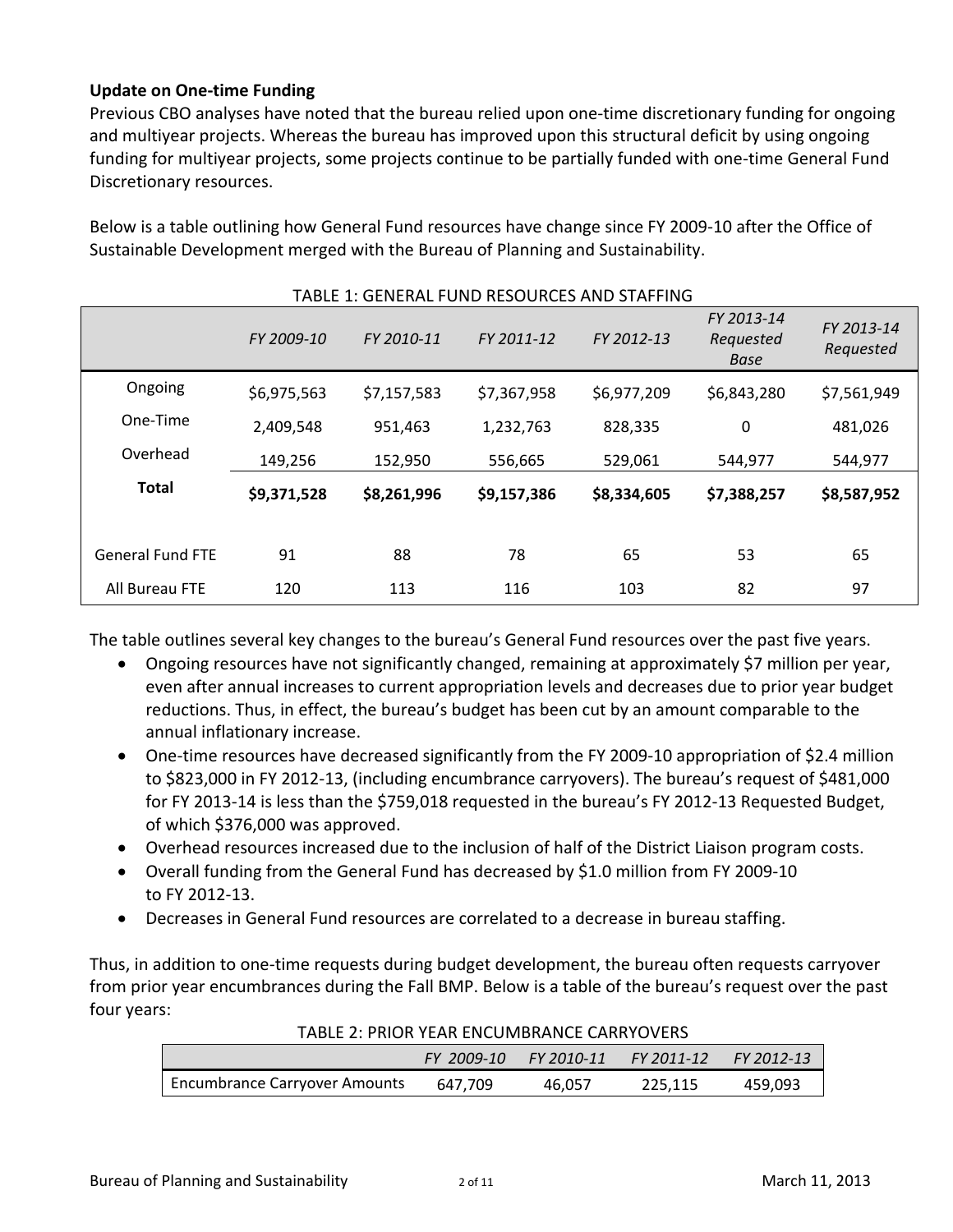All encumbrance carryover requests were approved by Council in the FY 2012‐13 except for \$23,000 Revised Budget. CBO anticipates that few, if any, funds will be available for carryover in the FY 2013‐14 Fall BMP; to this end, the bureau will need to spend these funds within the current fiscal year or adjust project and program timelines so external materials and services budget is available.

Planning projects often span multiple years, creating a challenge of determining whether ongoing or one‐ time resources are the most appropriate funding source. Availability of one-time funding has been limited in recent fiscal years – an economic reality that does not align well with the nature of planning. As the City and the bureau again face budget limitations, CBO reiterates past recommendations that better prepare the bureau for the challenges of financing planning projects. To the extent possible, CBO recommends the following:

- Budget for multi-year projects within the base budget;
- Rotate planning projects into a schedule such that funding remains available, which likely requires that the bureau delay some projects until current projects have been completed;
- Only request one-time funding for projects that cannot be folded into the planning cycle. That is, the bureau should only request one‐time funding for projects that fall outside of typical bureau services.

## **Professional Services**

The bureau budgets an average of 60% of their General Fund external materials and services for professional services, which fund technical studies in planning projects and public outreach facilitation. Though the bureau's professional services budget has decreased since FY 2009‐10 the budgeted and actual amounts have fluctuated over the past four years. Professional services contracts for the Portland and Comprehensive Plan comprise the largest portion of the bureau's professional service budget.

The table below outlines the total budget and actual amounts for the bureau and the Portland and Comprehensive Plan professional services.

|                               | FY 2009-10 | FY 2010-11 | FY 2011-12 | FY 2012-13 | FY 2013-14 |  |  |  |  |  |
|-------------------------------|------------|------------|------------|------------|------------|--|--|--|--|--|
| All Bureau                    |            |            |            |            |            |  |  |  |  |  |
| <b>Budgeted</b>               | 2,828,203  | 553,280    | 1,165,111  | 798,229    | 302,500    |  |  |  |  |  |
| Actual                        | 822,246    | 315,490    | 977,438    |            |            |  |  |  |  |  |
| Portland & Comprehensive Plan |            |            |            |            |            |  |  |  |  |  |
| <b>Budgeted</b>               | 119,500    | 424,780    | 973,850    | 486.546    | 200,000    |  |  |  |  |  |
| Actual                        | 2,382      | 135,347    | 787,532    |            |            |  |  |  |  |  |

TABLE 3: PROFESSIONAL SERVICES BUDGET (GENERAL FUND ONLY)

To the degree that previously contracted work can be completed comparably "in house" and generate savings, CBO recommends this approach. However, as shown in the above table, the bureau budgeted only \$302,000 in professional services, which effectively eliminates the flexibility to cut professional services from future budgets.

## **Grant Funding**

The FY 2013-14 Requested Budget includes \$1.5 million in grants compared to \$9.6 million in the FY 2012-13 Revised Budget. In addition, the bureau continues to prepare five other grant applications, which may provide \$1.8 million of funding for specific projects. Other grant resources are less predictable and depend on how funding opportunities align with the bureau's work plans; however, the bureau continues

Bureau of Planning and Sustainability and the state of the state of March 11, 2013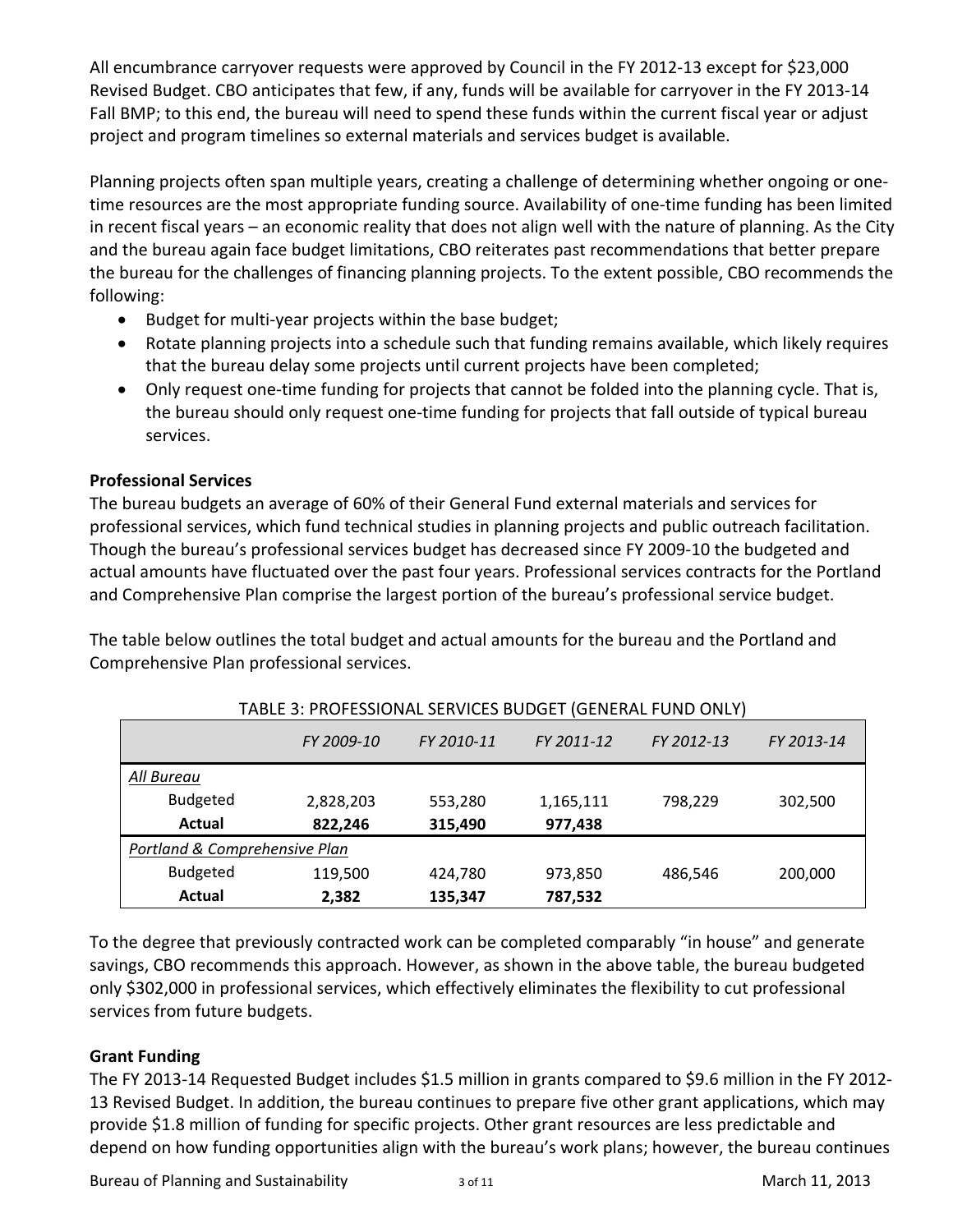to exploring grant options. Below is a table that outlines the bureau's grants budget over the past two years:

TABLE 4: BUREAU RECENT GRANT AMOUNTS

|                                                            | FY 2012-13  | FY 2013-14  |
|------------------------------------------------------------|-------------|-------------|
| <b>Granting Agency</b>                                     | Amount      | Amount      |
| <b>ARRA</b>                                                | \$8,282,000 |             |
| Various Construction Excise Tax grants                     | \$502,000   | \$1,090,000 |
| Oregon Department Land Conservation and Development        | \$100,000   |             |
| Kaiser Healthy Multifamily                                 | \$129,000   |             |
| Metro (Recycling and Fix-It Fair related)                  | \$699,000   | \$590,000   |
| Milwaukie Light Rail                                       |             | \$67,700    |
| Oregon Department of Energy (State Energy Project – Solar) | \$20,000    |             |
| <b>OMSI Sustainability</b>                                 | \$10,000    |             |
| <b>State Historic Preservation Officers</b>                | \$14,500    |             |
|                                                            | \$9,756,500 | \$1,747,700 |

Most notably the bureau will not receive any ARRA grants for the Clean Energy Works program. The non‐ profit established to administer the program, Clean Energy Works Oregon, will continue its energy efficiency services with other resources after the grant period ends in May 2013. The bureau primarily passes though granted amounts, but the bureau was allowed to use a portion of the grant funding to cover bureau overhead costs. This funding will be lost in FY 2013‐14, totaling \$178,000 in each of the past three years in support for bureau administration.

In addition, several grants are ending in FY 2013‐14, including grants totaling \$200,000 from Metro and about \$147,000 from a federal energy block grant, both of which fund bureau services (in contrast to pass‐through grants).

CBO recommends that the bureau continue to pursue grants for planning and sustainability projects, particularly grants that support the bureau's current major planning projects and other core services. CBO also recommends that the bureau avoid grants that create new non‐core programs or projects that require General Fund resources in future.

## **Solid Waste Collections Fund**

The following section provides an overview of the Solid Waste Collection Fund's current fund revenues and the ending fund balance.

Revenues to the Solid Waste Management Fund are based upon a predetermined portion of franchise fees for residential collections and commercial tonnage fees. The fees paid by residents and businesses reflect the cost of service for the City and haulers, plus the allowable hauler's profit. Solid waste fees for FY 2013-14 have not yet been determined, but the bureau's preliminary estimates are comparable to last year, which resulted in a rate increase of 4.2%, due to increased hauler truck costs, reduced recycling revenues and increased tipping fees at Metro transfer stations.

Below is a table that illustrates actual revenues over the past three fiscal years: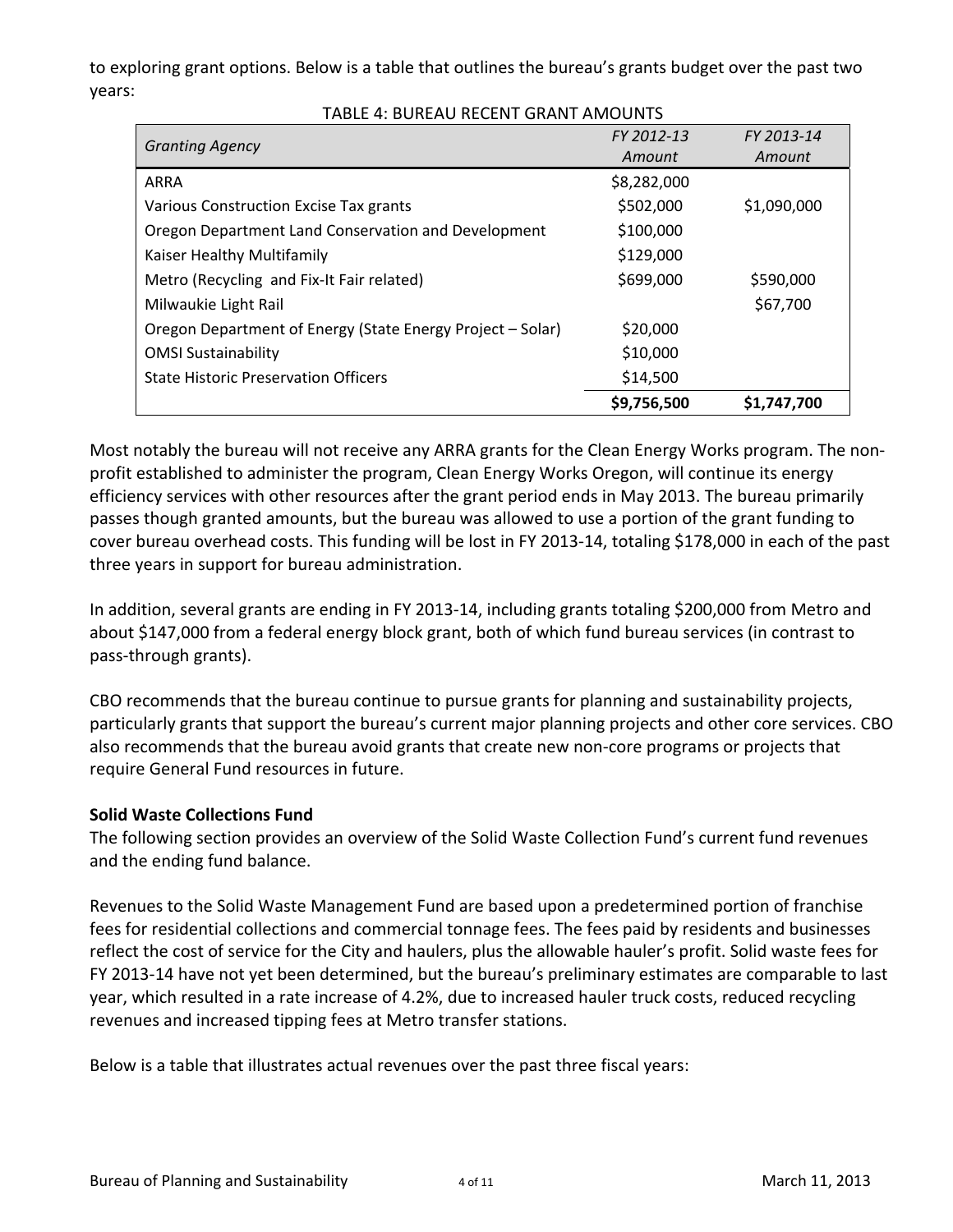|                              | <b>FY 2009-10 Actual</b> | FY 2010-11 Actual | <b>FY 2011-12 Actual</b> |
|------------------------------|--------------------------|-------------------|--------------------------|
| <b>Residential Franchise</b> | 2,331,097                | 2,511,304         | 2,572,010                |
| <b>Commercial Tonnage</b>    | 1,504,536                | 1,571,893         | 1,668,266                |
| Total                        | 3,835,633                | 4,083,197         | 4,240,276                |

#### TABLE 5: SOLID WASTE COLLECTION FUND REVENUES

As shown in the table, revenues have increased, particularly recent commercial tonnage revenues – a trend that the bureau expects to continue through FY 2012‐13 and into FY 2013‐14. The bureau requests to use these additional revenues to fund positions previously subsidized by Metro grants. (See decision package PN\_04 for a longer discussion.)

The Solid Waste Management Fund will provide bridge funding for two sustainability program management positions in FY 2013‐14, both of which were previously General Fund resources since the consolidation with the Office of Sustainable Development. City Code limits the use of revenues to the "administration, implementation and operation of solid waste, recycling, composting and sustainable development programs, consistent with all applicable constraints on use of funds. BPS may spend or apply such fees and charges to implement and administer solid waste, recycling, composting and sustainable development policies approved by the Council" (City Code, 17.102.060 Fees Credited to Solid Waste Management Fund). The bureau maintains that the limited‐term funding of the two positions comply with the fund restrictions.

The Solid Waste Management Fund also retains a cash balance, a portion of which is budgeted to contingency. In 2009-10, the fund balance was \$3.9 million; in FY 2013-14, the bureau budgeted \$1.7 million. Below is a table that illustrates the change in budgeted fund balance.

| TABLE 6: SOLID WASTE COLLECTION ENDING FUND BALANCE |                                        |           |           |           |  |  |  |  |  |  |
|-----------------------------------------------------|----------------------------------------|-----------|-----------|-----------|--|--|--|--|--|--|
|                                                     | FY 2009-10<br>FY 2011-12<br>FY 2010-11 |           |           |           |  |  |  |  |  |  |
|                                                     | <b>Budget</b>                          |           |           |           |  |  |  |  |  |  |
| Unappropriated Ending Fund Balance                  | 3.923.255                              | 3,469,605 | 2,849,555 | 1,686,583 |  |  |  |  |  |  |

The CBO recommends that the bureau reevaluate the appropriate balance for the fund during FY 2013‐14, and in its FY 2014‐15 Requested Budget, present the findings to Council along with a plan to adjust the fund balance.

## **Decision Package Analysis & Recommendations**

In addition to the add back packages, the bureau was allowed to submit decision packages for \$376,000 in one‐time funding for ongoing unfunded projects based upon the amount approved in its FY 2013‐13 budget. Due to budget restrictions, CBO does not recommend funding any requests for one-time funding.

Several of the bureau's reductions impact core services. For instance, the bureau reduced funding to the code development and the District Liaisons program, both of which were ranked in the top half of the bureau's BAC rankings. More consistent with their rankings were reductions to the Urban Design workgroup and the SE Quadrant of Central City planning. If alternative reductions are required, CBO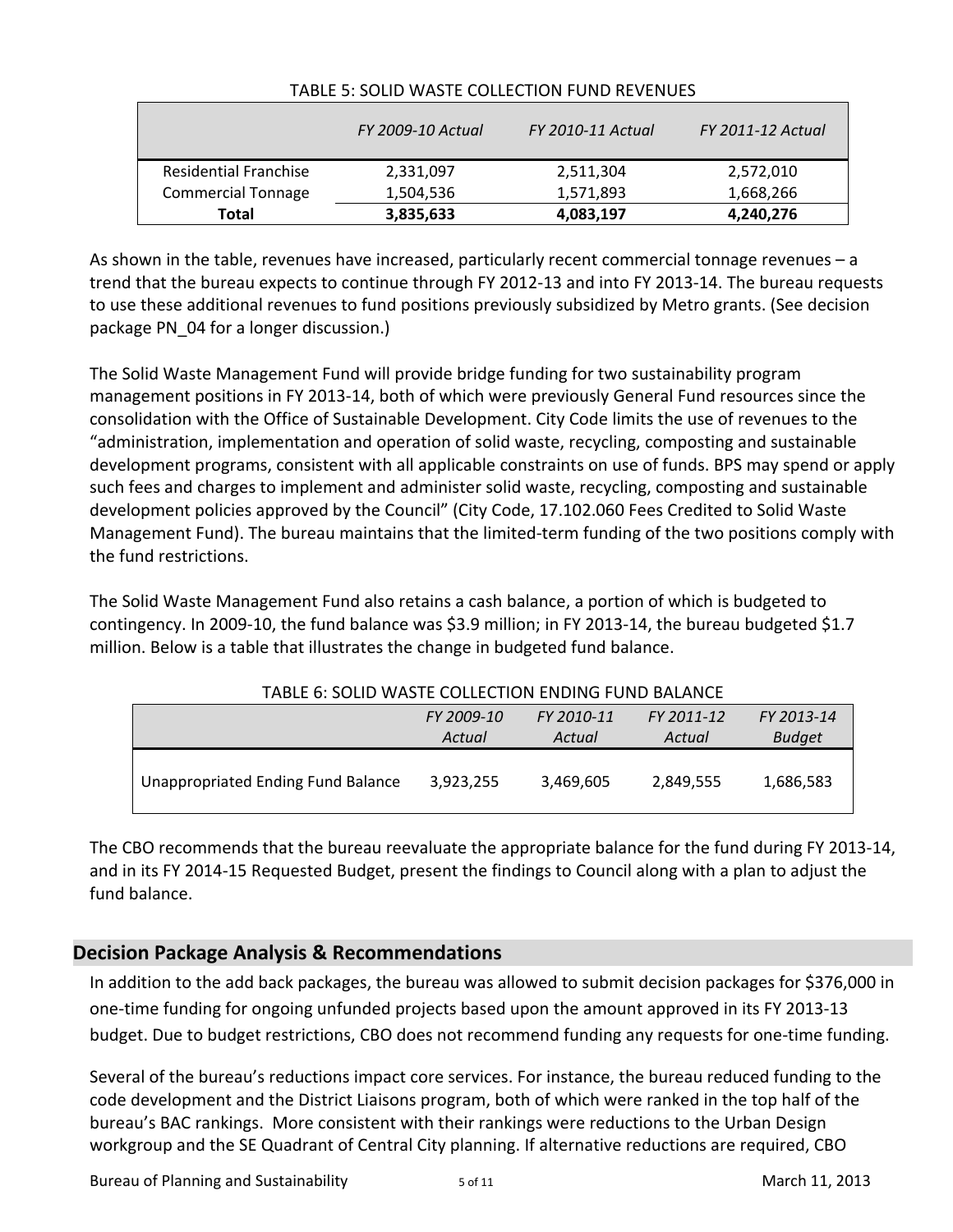recommends that bureau identify possible reductions in the River and Environmental Planning workgroup – an area identified as a low priority by the BAC.

### **Complete State‐Mandated Comprehensive Plan, PN\_01, \$355,000, 3.50 FTE**

The bureau requests \$355,000, 3.5 FTE, of one-time funding for work on the Comprehensive Plan. Portions of this effort have been historically funded by one‐time monies, and as such, the bureau was allowed to make this one-time request. If the request is approved, approximately one-third of the amount of total funding for this program will be funded by one‐time General Fund resources.

The work plan for FY 2013‐14 primarily focuses on two tasks: goal and policy development and the completion of alternative growth scenarios. These tasks are expected to be completed by Fall 2014, after which the Plan will be submitted to Planning and Sustainability Commission and City Council for review. Recently the bureau completed Task 2 (factual basis) of the Comprehensive Plan and released a draft plan in January 2013.

The bureau continues to develop the Comprehensive Plan in accordance with the State Periodic Review mandate, and specifically, the work plan approved by the State Department of Land Conservation and Development (DLCD), per Oregon law (ORS 197.628‐636).To comply with this law, the bureau submitted the work plan for the Comprehensive Review on behalf of the City. The work plan for the Comprehensive Plan addresses the primary focuses of the state mandate: housing, economic development, transportation, public facilities and services, and urban land supply. The tasks of the work plan include directives for community involvement, analyses and inventories of land uses, forecasts of population, employment and economic development, housing needs, and finally, policy analysis of the plan and alternatives.

During both the FY 2012‐13 Adopted Budget and this Fall BMP, the bureau redirected resources to the Comprehensive Plan program budget in order to comply with timelines. The bureau budgeted \$930,000 in ongoing General Fund resources in the FY 2013‐14 base for the team dedicated specifically to the Comprehensive Plan.

| FY 2010-11 Revised | <b>FY 2011-12 Revised</b> | FY 2012-13 Revised | FY 2013-14<br>Requested - Base | FY 2013-14 Total<br>Requested |
|--------------------|---------------------------|--------------------|--------------------------------|-------------------------------|
| 1,703,666          | 2,445,117                 | 1,659,448          | 929,465                        | 1,095,407                     |

If the request is not funded, the bureau will either (1) suspend the District Liaison work related to general community development outreach, services to other bureaus and district‐specific projects, or (2) shift staff from the Central City Plan and River Plan and lengthen the timeframes of these projects. In either scenario, public engagement would be reduced as the result of reduced community involvement staff. The bureau notes that grant funding from PDC may be affected if changing the work plan for the Central Eastside and the River Plans. Thus, the question of funding of this package can be reduced to either scaling back the District Liaison program or extending the timeframe of the Central Eastside and River Plans.

Both the BAC and the bureau (within the Strategic Plan) identify the Comprehensive Plan as a top priority. Moreover, the bureau will continue work on the Plan as scheduled, regardless of whether the one‐time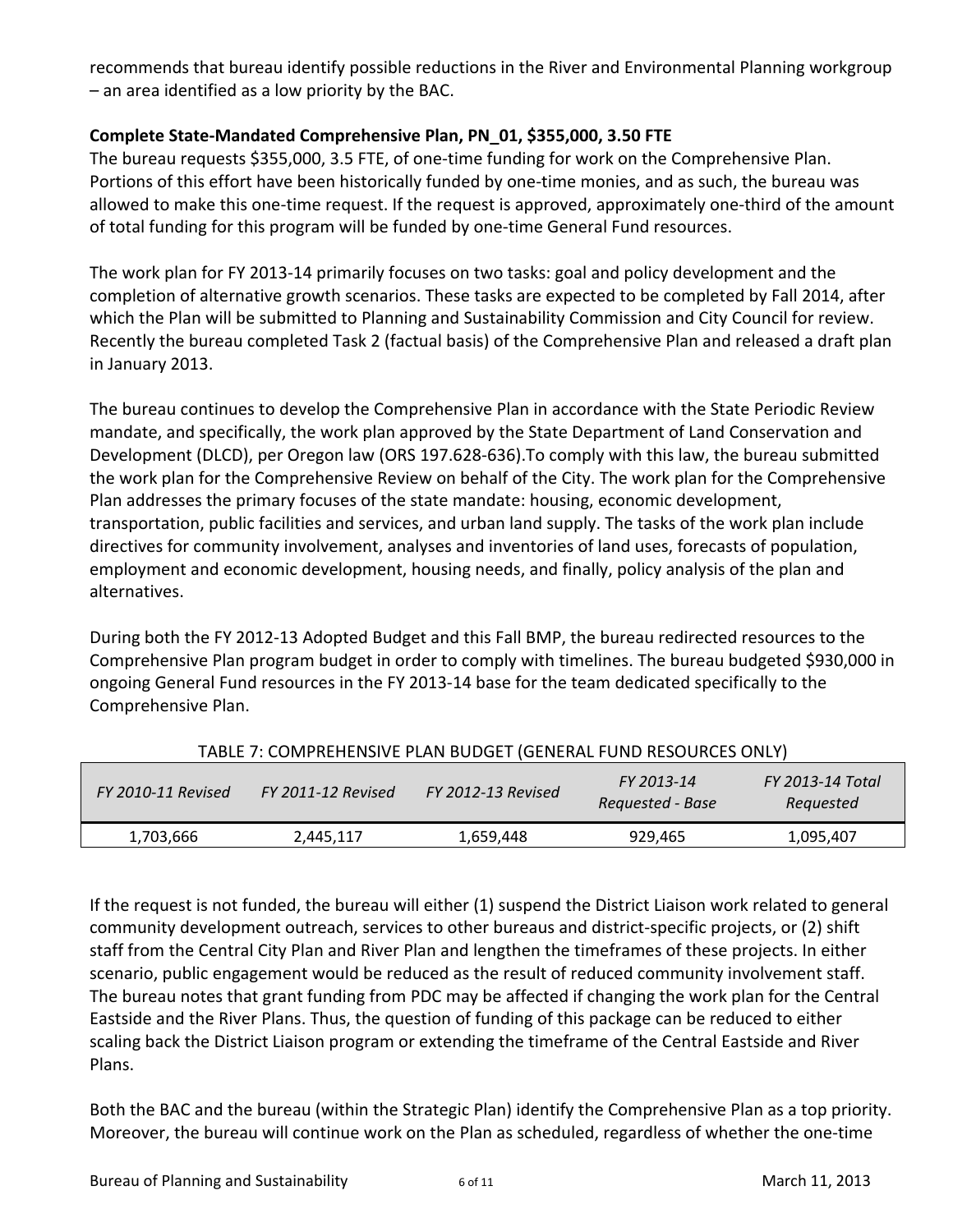money is approved. Because valued as a core service to both the bureau and community and due to budget restrictions, CBO recommends that all Comprehensive Plan efforts be funded within current ongoing General Fund resources.

*CBO Recommendation: \$0*

## **OMF IA Add Back, PN\_02, \$51,735**

As per budget direction, the Office of Management and Finance (OMF) internal service funds were asked to submit 90% of their current service level (CSL) budgets as their base and add packages to restore funding up to 100% of CSL. Bureaus were directed to match the OMF add‐back packages with a single decision package. The table below outlines the total recommended add‐backs by service provider.

| <b>OMF Service</b>         | <b>CBO Recommended</b> |
|----------------------------|------------------------|
| CityFleet                  |                        |
| <b>EBS Services</b>        |                        |
| <b>Facilities Services</b> |                        |
| <b>Risk Management</b>     | \$3,195                |
| <b>Technology Services</b> |                        |
| <b>Total impact</b>        | \$3,195                |

In response to add‐backs recommended in the OMF budget analysis, the CBO recommends \$3,195 in General Fund discretionary support to fund these packages. A full discussion of all of the OMF packages may be found in the OMF budget analysis.

*CBO Recommendation:* \$3,195

## **Regulatory Improvement Code Amendment, PN\_03, \$233,064, 2.50 FTE**

The bureau requests \$233,064 in funding for 2.50 FTE in order to assist with Regulatory Improvement Code Amendment Packages (RICAP). The requested positions are currently filled but reassigned to the Central City and District Planning divisions. Funding this request restores funding for these positions, and in effect, transfers these back into the RICAP group.

If the request is funded, the bureau has identified revisions to the following topics as the most critical:

- Radio Frequency (RF) Facilities code
- Community Design Standards (e.g., redundant landscaping standards, multi‐dwelling buildings in C and EX zones)
- Industrial Use Categories (e.g., outdated technology and industry definitions)
- Temporary Uses (e.g., defining code pertaining to vending cart pods, vacation rentals, filming movies or TV shows in residential areas, warming centers, homeless camps)
- Neighborhood Contact requirement
- Parking (e.g., proposed development requirements)

Due to the immediate impact of the RICAP efforts and the importance of aligning zoning code with planning efforts for the purposes of economic development, the bureau plans to prioritize RICAP and Code Development division as a core program in future years.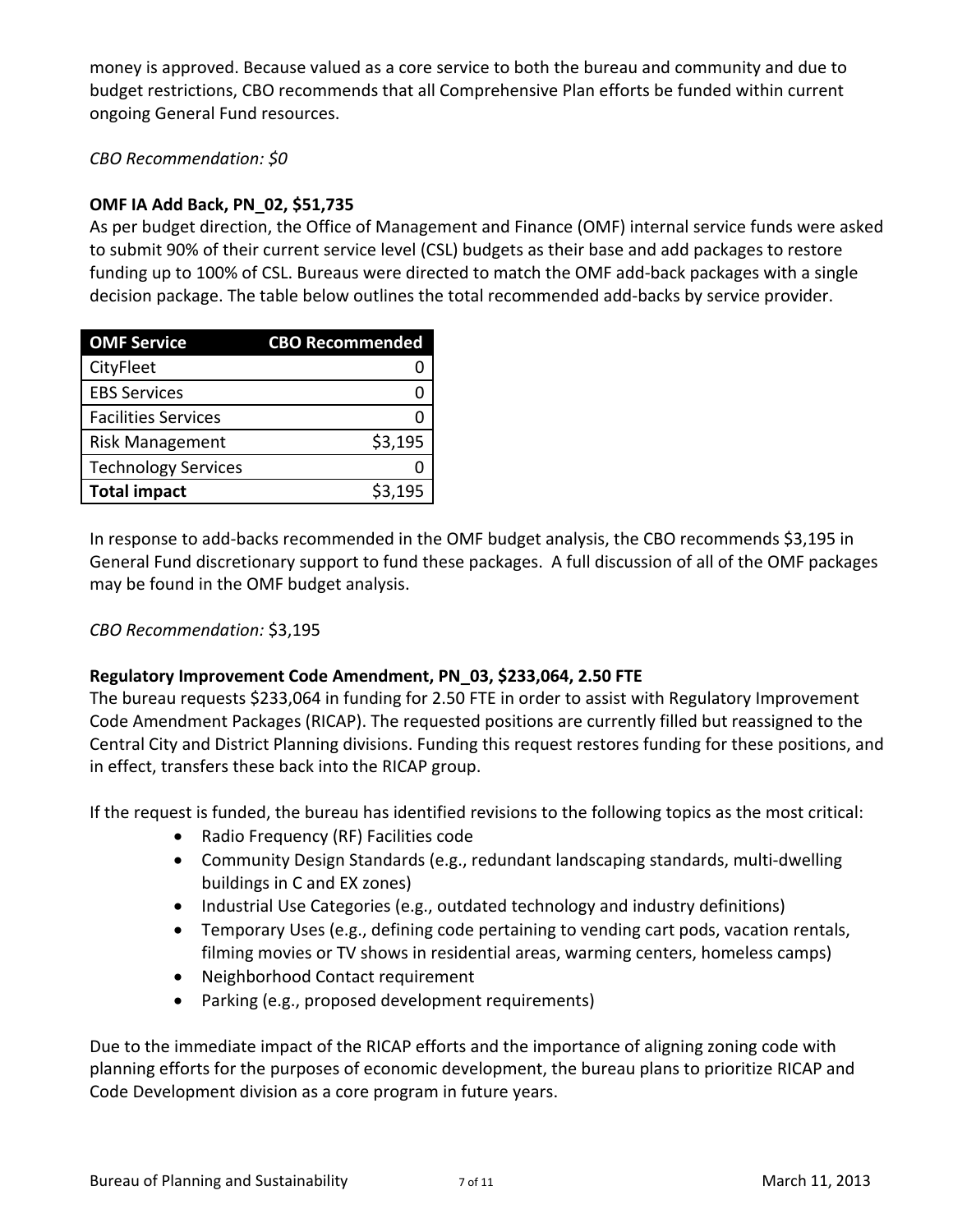To the extent that one‐time funding is available, CBO recommends funding for 1 limited term FTE for the RICAP development in order to address the bureaus most pressing code revisions. CBO also recommends that both Council and bureau consider the 1.5 full‐time for the RICAP in the FY 2014‐15 budget process. In addition, CBO notes that the bureau previously received funding from the Bureau of Development Services for code revisions. The CBO will work with both bureaus in order to determine whether there is an opportunity for BPS to receive reimbursement for code revisions common to the proposed RICAP updates and in BDS' interests.

## *CBO Recommendation: \$0*

## **Solid Waste and Recycling, PN\_04, \$400,000, 3.40 FTE**

The bureau requests Council authorization to fund 3.4 FTE with ongoing Solid Waste Management Fund. The requested positions are currently filled, of which 2.7 FTE are funded by Metro grants that will be reduced in FY 2013‐14 and 0.7 FTE are funded by one‐time Solid Waste Management Fund resources. In addition to continuing to assist in program administration, these positions will also provide program assistance to the 160 public recycling containers that were recently installed.

Funding these positions will not increase residential collection fees; rather, increased revenues from commercial tonnage fees will cover the expected costs. In prior years, the bureau used additional revenues to fund technical assistance to businesses and to assist with the implementation efforts of the rood scrap collection program.

For two reasons CBO recommends this package: (1) the sustained need and increased workload due to servicing the public recycling containers, and (2) the availability of resources from commercial tonnage fees.

## *CBO Recommendation: \$400,000, 3.40 FTE*

## **Central Eastside Plan (SE Quadrant), PN\_05, \$125,526, 1.30 FTE**

The bureau requests a one-time amount of \$125,526 to fund 1.3 FTE that assist with the West Quadrant and Southeast Quadrant portion of Central City 2035 Concept Plan. The requested funding would complement a preliminary commitment of \$230,000 by PDC to support Central City quadrant planning in FY 2013-14. Funding would accelerate the timeframe for portions of the project, specifically in areas around the four new SE Portland Max stations along the Portland‐Milwaukie Light Rail Line. Metro and TriMet have also requested that the City accelerate planning around these stations so that nearby development opportunities can proceed prior to the opening of the line in 2015.

Not funding these positions, and thereby maintaining the original timeline for the SE Quadrant, will delay implementation of plans surrounding the station until after the scheduled completion of the Portland Milwaukie Light Rail Line.

The bureau has budgeted \$738,000 in FY 2013‐14, down from \$1.1 million in FY 2012‐13. TriMet and Metro provided \$370,000 in funding for CC2035 project in FY 2012‐13, and the bureau anticipates receiving \$307,700 from Metro and TriMet in FY 2013‐14.

The CBO recognizes that accelerating portions of the SE Quadrant could more efficiently use resources of the City and other local jurisdictions; however, due to budget restrictions, CBO does not recommend funding this request.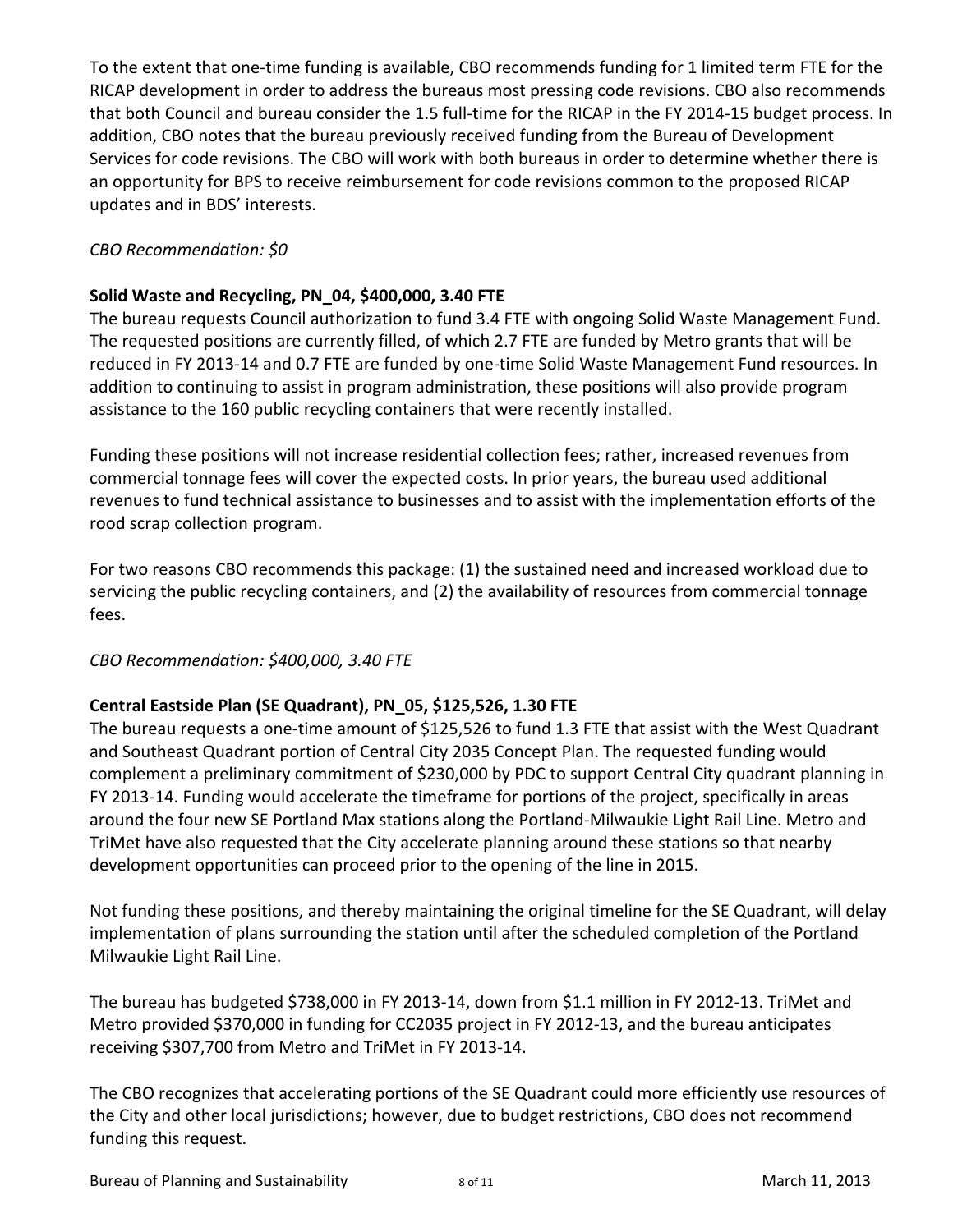#### *CBO Recommendation: \$0*

#### **Sustainable City Government, PN\_06, \$104,144, 1.00 FTE**

The bureau requests an additional \$104,144 of ongoing General Fund resources for a full‐time Conservation Programs Coordinator. This position would complement a similar position already within the bureau, which is tasked with energy efficiency and renewable energy projects in City operations. The requested position would provide technical assistance to help achieve the City's resource goals (Resolution #36705, 2009). These goals include stopping growth in waste generation and increase recycling, reducing copy/printer paper consumption, managing stormwater according to adopted strategies, and increasing water efficiency in City facilities and operations.

For the current position, funding provided by IAs and transfers from the Solid Waste Management Fund, with General Fund resources funding approximately 5% of the position. IA amounts are based upon 1% of each bureau's total energy costs, capped at \$15k per bureau.

Both the Portland Water Bureau and the Office of Management and Finance's Facilities Services division fund a similar position, although OMF has eliminated its position as part of their FY 2013‐14 budget reductions.

As proposed by the bureau, the new position would be solely funded by ongoing General Fund discretionary resources. Given that the position potentially benefits all bureaus, CBO recommends that the position be funded through IAs or the General Fund Overhead model, depending upon the specific tasks of the position.

However, CBO does not recommend this request for FY 2013‐14; rather, CBO, recommends that the bureau evaluate the needs of this position in collaboration with OMF and the Water Bureau to determine the appropriate bureau, funding source and tasks of this position. The CBO encourages the bureau or OMF to propose a similar request in FY 2014‐15 depending upon the findings.

*CBO Recommendation: \$0*

#### **Central City Urban Design, PN\_07, \$83,364, 1.00 FTE**

The bureau requests \$83,364 to restore a filled Assistant Program Specialist which currently supports the Central City Urban Design program. The Urban Design group, located within the bureau's Central City program, is staffed by three positions. The group provides urban design technical skills to Portland Parks & Recreation, the Bureau of Transportation and the Portland Development Commission. The bureau estimates that 90% of the Central City planning efforts assist private development as programs helps to align City investments with economic development.

PDC has provided funding for Central City planning efforts, totaling \$960,000 over the past three years; however, the bureau has not secured funding for FY 2013‐14.

CBO recommends that the bureau continue the Urban Design program, at a reduced level, within the current base of General Fund resources in addition to PDC support; however, based on the lack of discretionary resources, CBO does not recommend funding for this position at this time.

#### *CBO Recommendation: \$0*

Bureau of Planning and Sustainability **8.1.1 and Sustainability** 3 of 11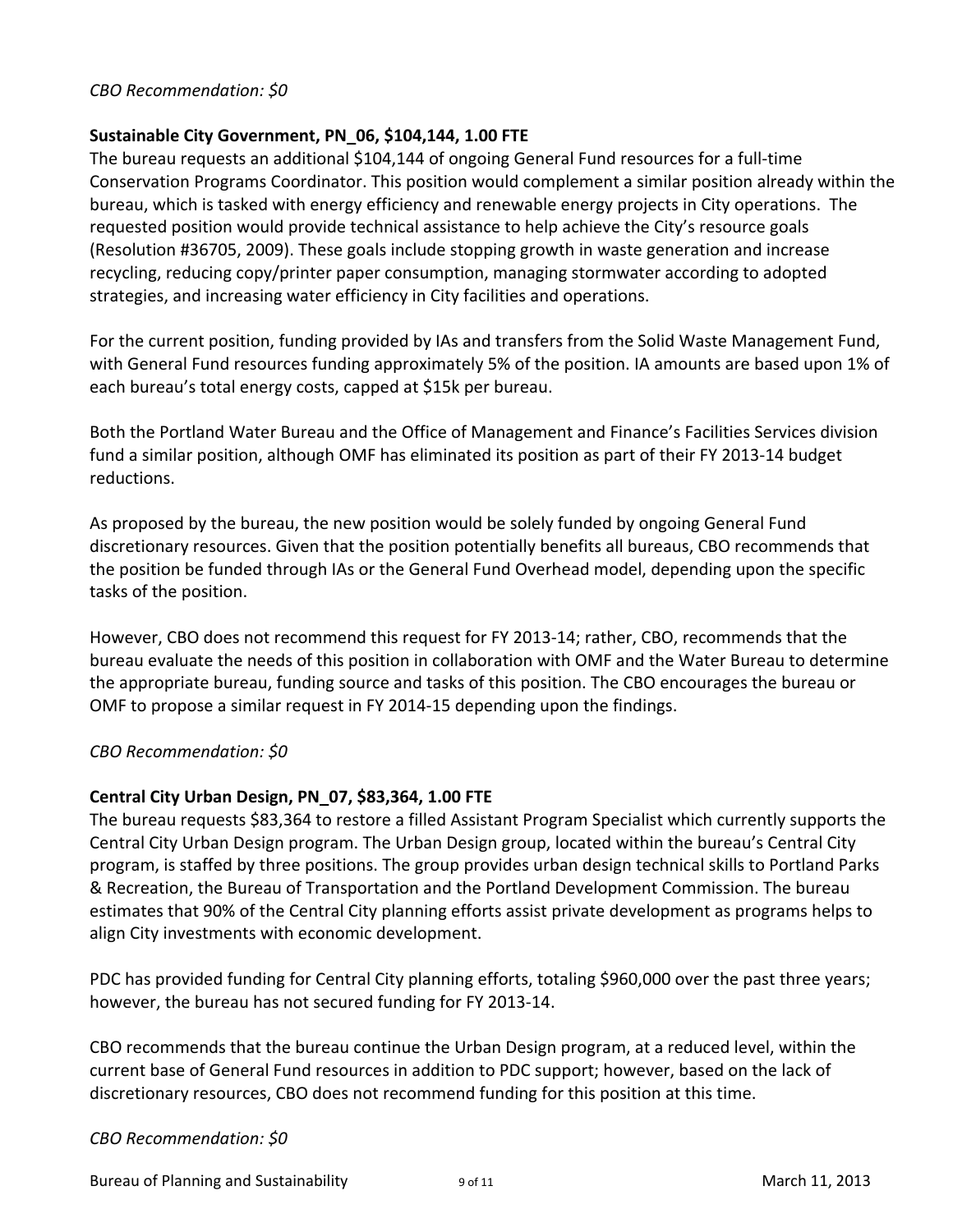#### **District Liaisons, PN\_08, \$102,5344, 1.00 FTE**

The bureau requests \$102,534 to restore a Land Use Planner to the District Liaisons program. These planners assist with bureau planning efforts that pertain to their regions, while also conducting public outreach and working on planning issues in specific geographic regions. Due to the needs of developing the Comprehensive Plan and staff limitations from prior year budget cuts, the bureau has redirected staff from the District Liaisons program to assist with the Comprehensive Plan. Thus, eliminating this position also limits staff available to assist with the Comprehensive Plan.

In addition to General Fund discretionary, the bureau also receives overhead resources for this program. As a result of reducing the FY 2013‐14 program budget, future year overhead allocations will decrease by approximately \$50,000 per year.

The bureau's Budget Advisory Committee ranked this program as third in terms of community value and bureau mission, suggesting that this reduction impacts a core service. As such, the CBO recommends an alternative cut package. If an alternative package is not proposed, CBO does not recommend funding for this request at this time, based upon budget restrictions.

#### *CBO Recommendation: \$0*

#### **Commercial Energy Efficiency, PN\_09, \$143,828, 1.00 FTE**

The bureau requests \$143,828 to fund a position that would assist with the energy retrofit of small commercial buildings by leveraging outside grant resources. The bureau has not yet identified which buildings will receive the retrofit assistance. The requested position is currently filled but funded by the ARRA funding for the Clean Energy Works program. Although sharing similar qualifications, the currently responsibilities of the position differ from the proposed project tasks.

A primary task of the requested position would be to secure grant resources. The bureau anticipates that future grants would cover the project costs, including personnel services costs and internal bureau overhead. The position would also target grants that provide rebates and other financial incentives to small commercial building owners. Potential granters include several federal agencies and other local organization like Energy Trust, Multnomah County and PDC.

The CBO cautions that federal budget limitations may significantly impact the availability of larger grants, considering that the bureau will lose all ARRA funding for Clean Energy Works by the end of FY 2012‐13. As the requests benefit a smaller portion of Portland residents and due to budget restrictions, CBO does not recommend funding for FY 2013‐14. CBO recommends that the bureau pursue other grant opportunities, similar to the ARRA funding, that would provide sole funding for the position.

*CBO Recommendation: \$0*